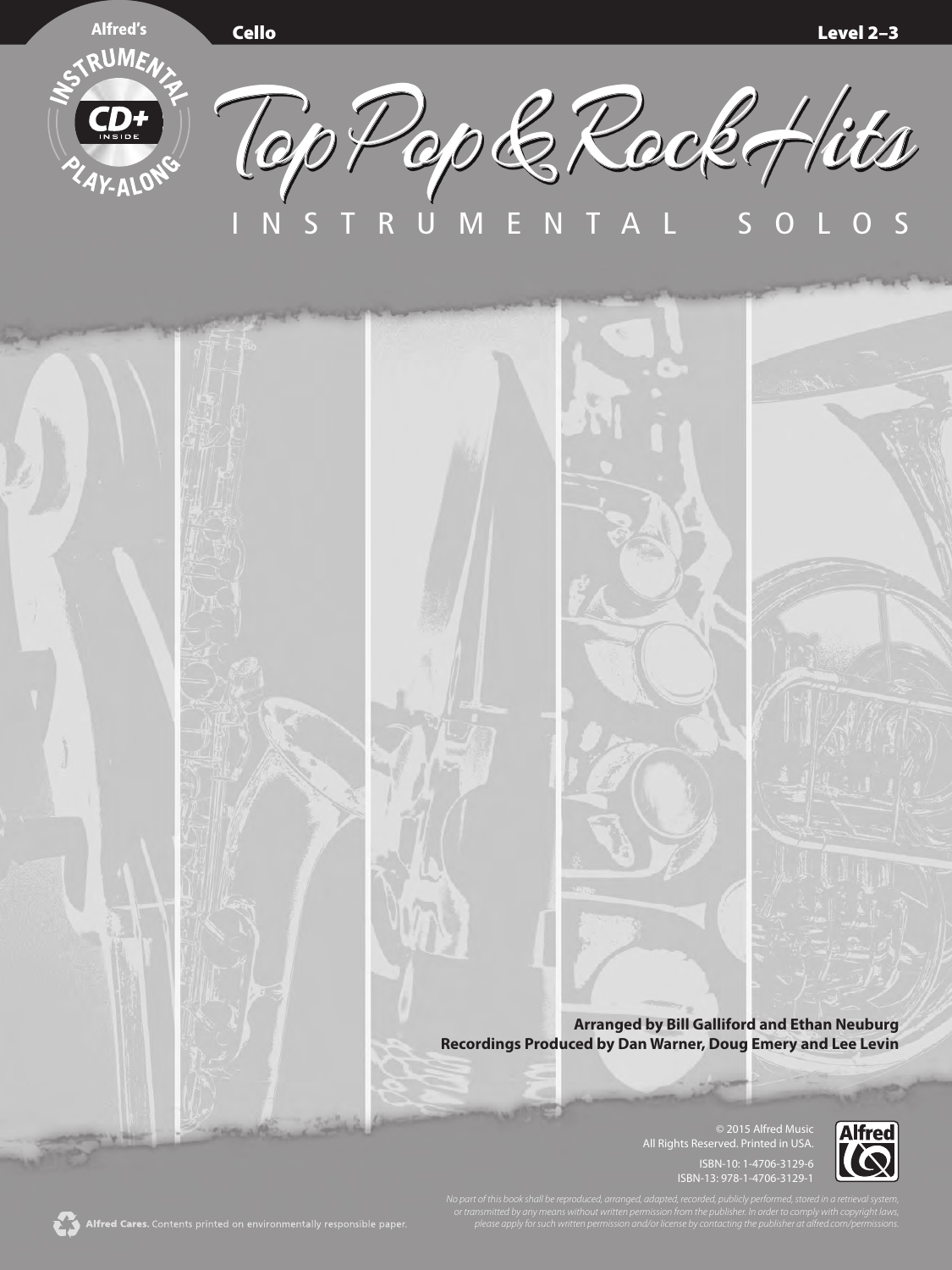Contents

|                                 |      |      | $mp \equiv$ Track |  |
|---------------------------------|------|------|-------------------|--|
| <b>Song Title</b>               | Page | Demo | <b>Play-Along</b> |  |
|                                 |      |      |                   |  |
| Walk the Moon                   |      |      |                   |  |
| Wiz Khalifa Feat. Charlie Puth  |      |      |                   |  |
| Mark Ronson Feat. Bruno Mars    |      |      |                   |  |
| Ellie Goulding                  |      |      |                   |  |
| Meghan Trainor                  |      |      |                   |  |
| Meghan Trainor                  |      |      |                   |  |
| Echosmith                       |      |      |                   |  |
| Ariana Grande Feat. Iggy Azalea |      |      |                   |  |
| Kelly Clarkson                  |      |      |                   |  |
| Fall Out Boy                    |      |      |                   |  |
| Nico & Vinz                     |      |      |                   |  |
| <b>Taylor Swift</b>             |      |      |                   |  |
| Little Big Town                 |      |      |                   |  |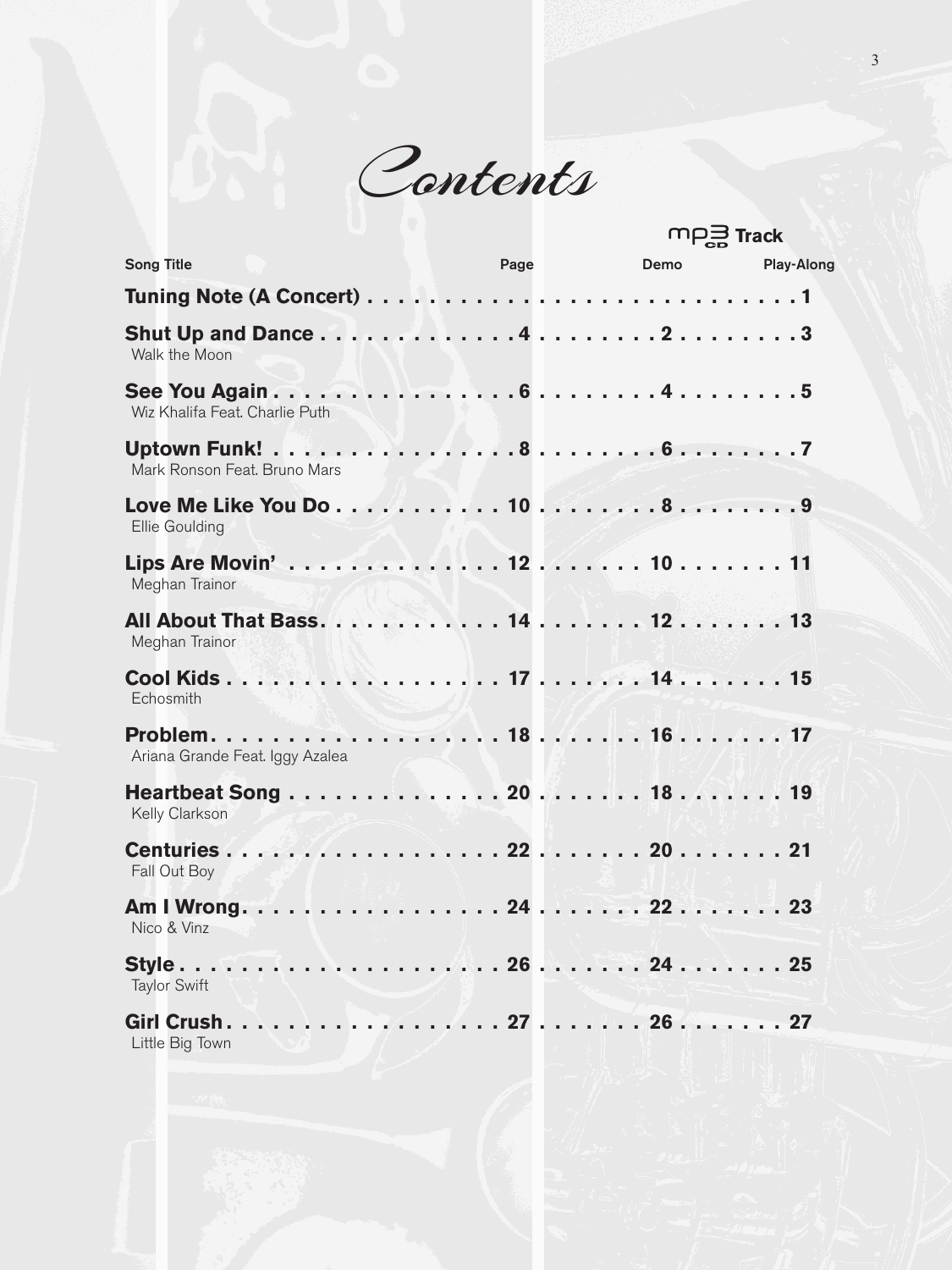

## **SHUT UP AND DANCE**

Words and Music by RYAN McMAHON, BENJAMIN BERGER, NICHOLAS PETRICCA, SEAN WAUGAMAN, KEVIN RAY and ELI MAIMAN

















Shut Up and Dance - 2 - 1

© 2014 WB MUSIC CORP., RYAN MCMAHON PUBLISHING, BENJAMIN BERGER PUBLISHING, NICHOLASNICHOLAS MUSIC, TREAT ME BETTER TINA, ANNA SUN MUSIC and VERB TO BE MUSIC All Rights on behalf of Itself and RYAN MCMAHON PUBLISHING and BENJAMIN BERGER PUBLISHING Administered by WB MUSIC CORP. All Rights Reserved